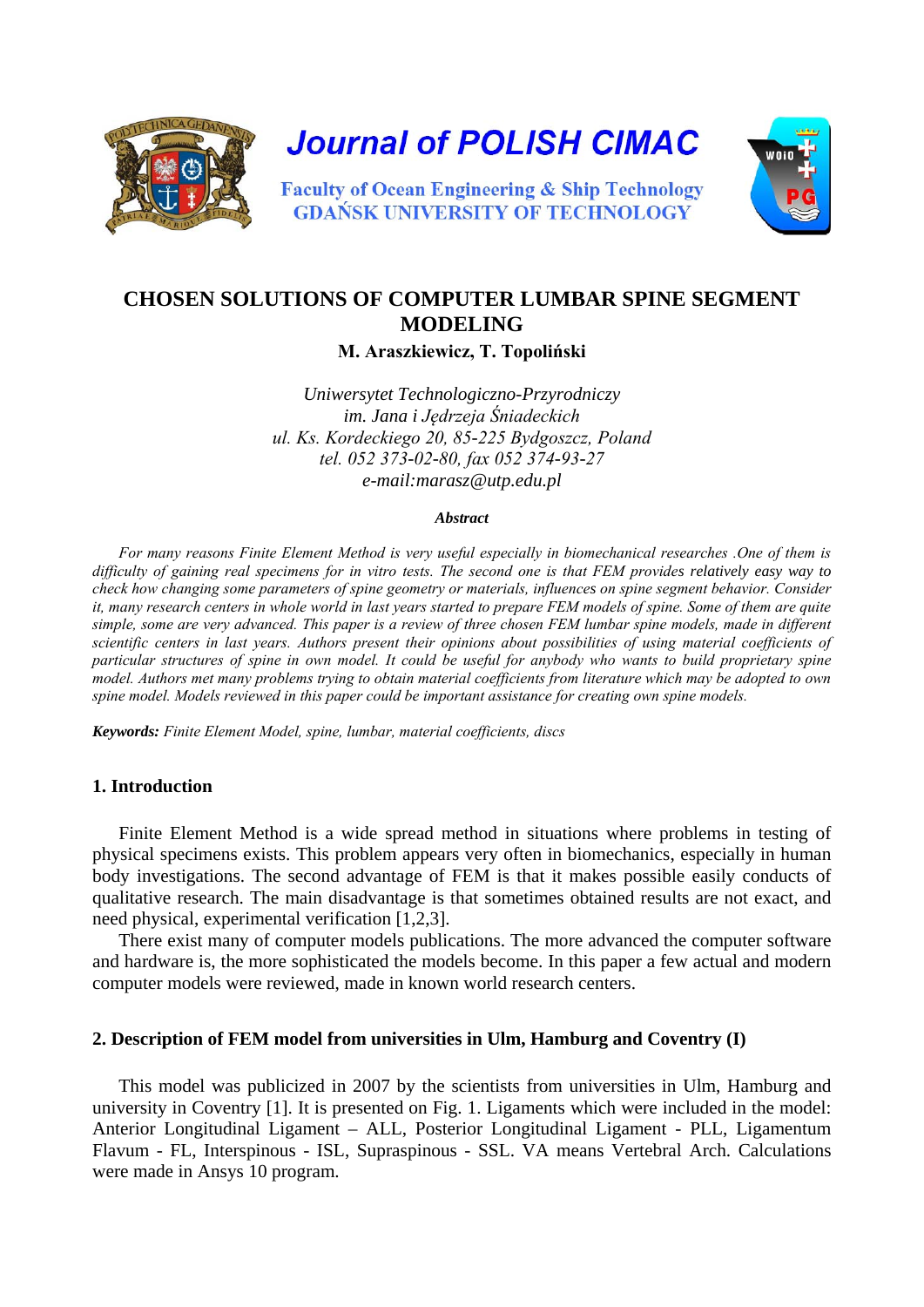Values of material coefficients of particular model structures as intervertebral discs, vertebrae and ligaments, were assumed to achieve model behavior agreed with behavior of the real spine with at least 99% probability. Material coefficients of this model are presented on Tab.1.



*Fig. 1. Spine model from Ulm, Hamburg an Coventry, marked included ligaments [1]*

Model imitates the following structures of spine:

- 1. **Vertebrae** were performed as built from cortical and cancellous bone included anisotropy of mechanical factors, with setting values of Young modulus and Poissons coefficient, including different values in different stress directions. Differences between anterior and posterior material of vertebrae were included.
- 2. The main **ligaments** were modeled: Anterior Longitudinal, Posterior Longitudinal, Capsular, Ligamentum Flavum, Interspinous and Supraspinous. Mechanical properties were taken from force-deflection curves placed in paper [4].
- 3. **Annulus fibrosus** were built from layers of fibers embedded in homogeneous substance. Fibers were composed in angle of 24º - 46º. Stiffness of fiber layers was higher at the outer side of disc, and decreased in center direction. Material of embedding substance was made using Mooney-Rivlin model, as almost uncompressible and with very low stiffness.
- 4. **Nucleus pulposus** was performed as incompressible solid, using linear material model. Material properties were Young modulus and Poisons coefficient.

| Structure                   | Young and Kirchoff's modulus [MPa]  | Poissons coef.                       |
|-----------------------------|-------------------------------------|--------------------------------------|
| Cancellous bone             | $E_{xx}$ =11300, $E_{yy}$ =11300    | $v_{\rm xv} = 0.484$                 |
|                             | $E_{zz} = 22000$                    | $v_{\rm vz} = 0,203$                 |
|                             | $G_{xy} = 3800, G_{yz} = 5400$      | $v_{xz} = 0.203$                     |
|                             | $G_{vz} = 5400$                     |                                      |
| Cortical bone               | $E_{yy} = 140$ , $E_{yy} = 140$     |                                      |
|                             | $E_{zz} = 200$                      | $v_{xy} = 0,450$<br>$v_{yz} = 0,315$ |
|                             | $G_{xy} = 48,3, G_{yz} = 48,3$      | $v_{xz} = 0.325$                     |
|                             | $G_{yz} = 48.3$                     |                                      |
| Posterior elements          | $E = 3500$                          | $v=0.25$                             |
| Bony endplates              | $E = 4000 - 12000$                  | $v=0.3$                              |
| Cartilaginous Endplates     | $E = 23.8$                          | $v=0,4$                              |
| <b>Calibrated FEM model</b> |                                     |                                      |
| Annulus ground substance    | Mooney-Rivlin $c_1=0,18, c_2=0,045$ |                                      |
| Nucleus pulposus            | Mooney-Rivlin $c_1=0,12, c_2=0,03$  |                                      |
| Ligaments                   | Calibrated force-deflection-curves  |                                      |

*Tab. 1. Material properties of spine structures [1]*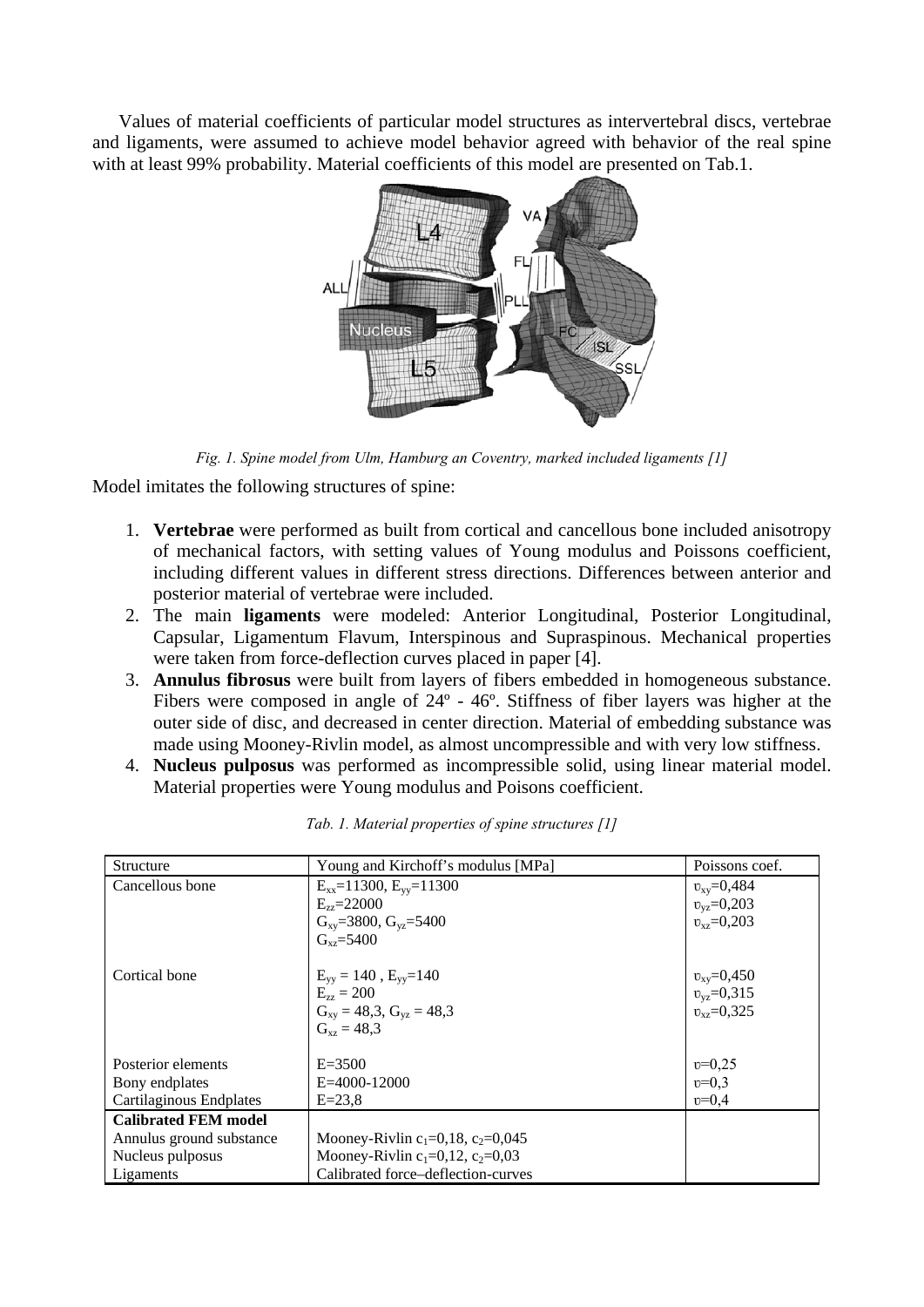| Non-calibrated model |                            |            |
|----------------------|----------------------------|------------|
| Annulus-substancia   | Neo-Hookean c=0,348, d=0,3 |            |
| Nucleus pulposus     | $E=0.2$                    | $v=0.4999$ |
| Ligaments            | Force–deflection-curves    |            |

This model was calibrated using data from experimental investigations. Authors present results of verification of calibrated and non-calibrated model. Calibration indicates changing material coefficients of disc and ligaments structures. For non-calibrated model the accuracy was 82.8% for flexion and 77.1% for extension, which was found to be in good and satisfactory agreement. Calibrated model showed an accuracy of 96.8% and 93.8% for flexion and extension compared to the median value of the intact specimens.

# **3. Model from Laboratory of Orthopedic Hospital, in Berlin (II)**



*Fig. 2. Spine model from Berlin with implanted dynamic spine fixator [5]*

Model publicized by scientist from Biomechanics Laboratory of Orthopedic Hospital in Berlin in paper from 2007 [5]. Models consist of 5 lumbar vertebras, discs and ligaments are depicted on Fig. 2. For particular parts of spine values of material coefficients are presented on Tab. 2. Calculations were made in Abaqus and as a postprocessor and preprocessor MSC/Patran program were used. Model was verified basing on comparison of calculations results with in vitro experiment.

Spine structures modeled were as following:

- 1. **Facet joints** had a gap of 0.5 mm and thin cartilaginous layer. Contact was simulated using "soft contact" with exponentially increasing of contact force.
- 2. **Nucleus pulposous** was crateated as incompressible fluid. Compressibility was increased from 0,0005 mm<sup>2</sup>/N for healthy disc to 0,0503 mm<sup>2</sup>/N for slightly degenerated.
- 3. **Annulus fibrosus** was modeled from few layers of fibers, placed in concentric rings. Fibers were embedded in angle of 30º-150º. Stiffness of fibers increased with distance from center of the disc.
- 4. **Ligaments** were created as nonlinear 'spring' elements. Material properties were set on basis of force-deflection curves available in literature.

The model was calibrated using experimental data of Heuer, Shmidt et al. from 2006 year, for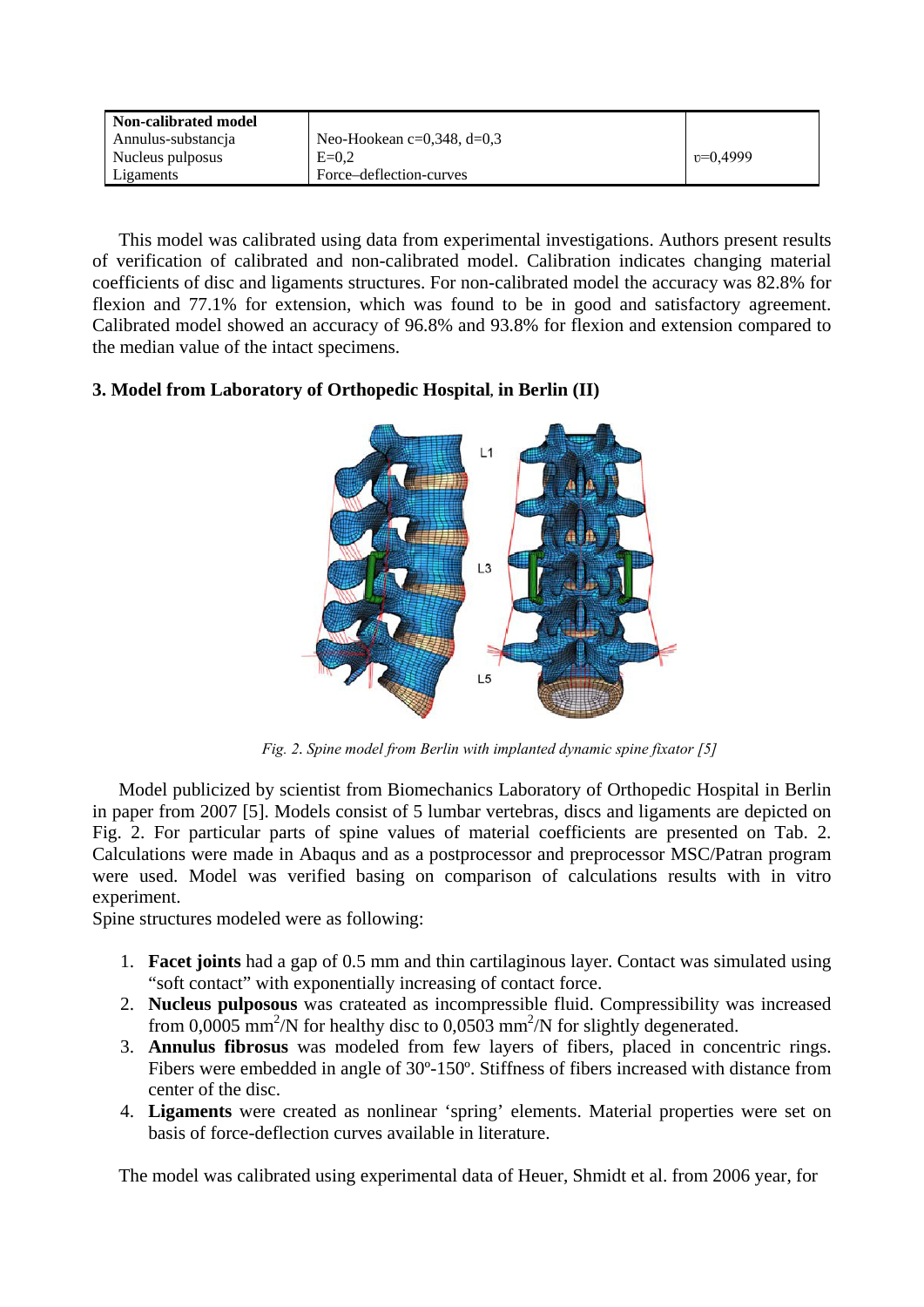different anatomical-reduction levels, loading directions and magnitudes. After calibration authors conduct comparison with four other publications, and assume good agreement between model and experimental data.

| Material                    | Young modulus [MPa]          | Poissons coef. | <b>Stiffness</b> |
|-----------------------------|------------------------------|----------------|------------------|
|                             |                              |                | [N/mm]           |
| Cortical bone               | $E = 10000$                  | $v=0.3$        |                  |
| Cancellous bone             | $E = 200/140$                | $v=0,45/0,315$ |                  |
| Posterior bony elements     | $E = 3500$                   | $v=0.25$       |                  |
| Annulus fibrosus ground     | Neo-Hookean                  |                |                  |
| substance                   | $C_{10} = 0.3448, D_1 = 0.3$ |                |                  |
| Annulus fibers              | Nonlinear                    |                |                  |
| Nucleus pulposus (healthy)  | Incompressible               |                |                  |
| Nucleus pulposus (degen.)   | Compressibe                  |                |                  |
| Ligaments                   | Nonlinear                    |                |                  |
| Pedicle screws (titanium)   | $E=110000$                   | $v=0.3$        |                  |
| Dynamic fixation device     |                              |                | $C = 200$        |
| device<br>Rigid<br>fixation |                              |                |                  |
| (titanium)                  | $E=110000$                   | $v=0.3$        | $C = 83000$      |

|  | Tab. 2. Material properties of spine structures |  |
|--|-------------------------------------------------|--|
|  |                                                 |  |

## **4. Model from Uniwersity in Graz (III)**



*Fig.3.Geometry of the spine model from Graz [6]*

This model was created in 2004 by scientists from University in Graz and from companies Sulzer and Zimmer. Was described in paper [6]. It consists of five lumar vertebras, discs and ligaments. Geometry of the model is depicted on Fig. 3. Authors included a sort of in vitro results which were used to achieve data to made force-deflection curves for particular ligaments. Finite element mesh was prepared in MSC Patran 2001 program, calculation were made in Abaqus. Model FEM results were verified and compared to in vitro experiment results. Parts of spine were modeled as following :

- 1. Nucelus pulposous as well as annulus fibrosus were created using proprietary mathematical, material model, built on base of Cauchy-Green model.
- 2. Cartilaginous plates were 1mm thin, material coefficients were: E=23,8 MPa i υ=0,4.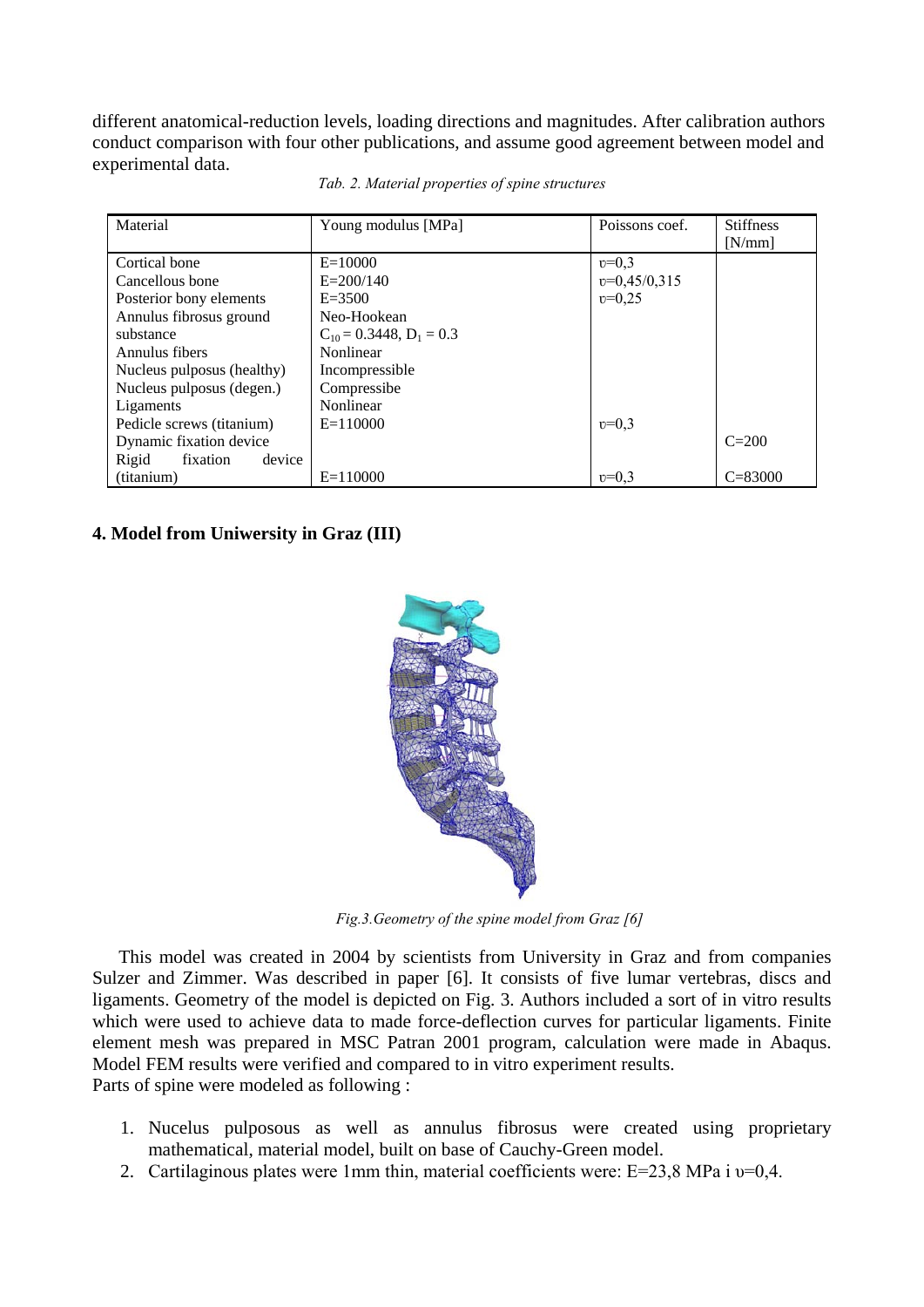3. Materiał of anterior and posterior bony elements was differentiated, for posterior elements coefficients were: E=3500 MPa, υ=0,25.

Mechanical properties applied to ligaments were set based on force-deflection curves gained from literature, including their different cross-sectional areas. Values of cross-sectional areas are presented in Tab. 3 with maximum and minimum. Differences between values point out that ligaments stiffness for spines may vary even few times.

| Ligament   | Cross-sectional area minimum<br>$\lceil$ mm <sup>2</sup> $\rceil$ | Described<br>study $\text{[mm}^2\text{]}$ | Maximum $\text{[mm]}$ |
|------------|-------------------------------------------------------------------|-------------------------------------------|-----------------------|
| <b>ALL</b> | 10,6                                                              | 38                                        | 70                    |
| <b>PLL</b> | 1,6                                                               | 17                                        | 20                    |
| IT         | 1.8                                                               | O                                         | 10                    |
| FL         | 40                                                                | 67                                        | 114                   |
| IS         | 12                                                                | 35                                        | 60                    |
| <b>SSL</b> | O                                                                 | 30                                        | 59,8                  |
| CL         | 19                                                                | 70                                        | 93,6                  |

*Tab. 3. Values of cross-sectional areas of spine ligaments [6]*



*Fig.4. Force-deflection characteristic in flexion (+) - extension (-) movement*



*Fig.5. Force-deflection characteristic in lateral bending*

Final computation results very good agreed with nonlinear stress-strain real spine curves. This model is the one of models for which whole curves were presented in paper, not only final values of deflection. Comparing curves gained in computation and in vitro experiment, it may be pointed out that model is slightly over stiffened for flexion-extension (Fig. 4) as well as for lateral bending (Fig. 5). Though, it seems that compatibility between computations and in vitro results is very good.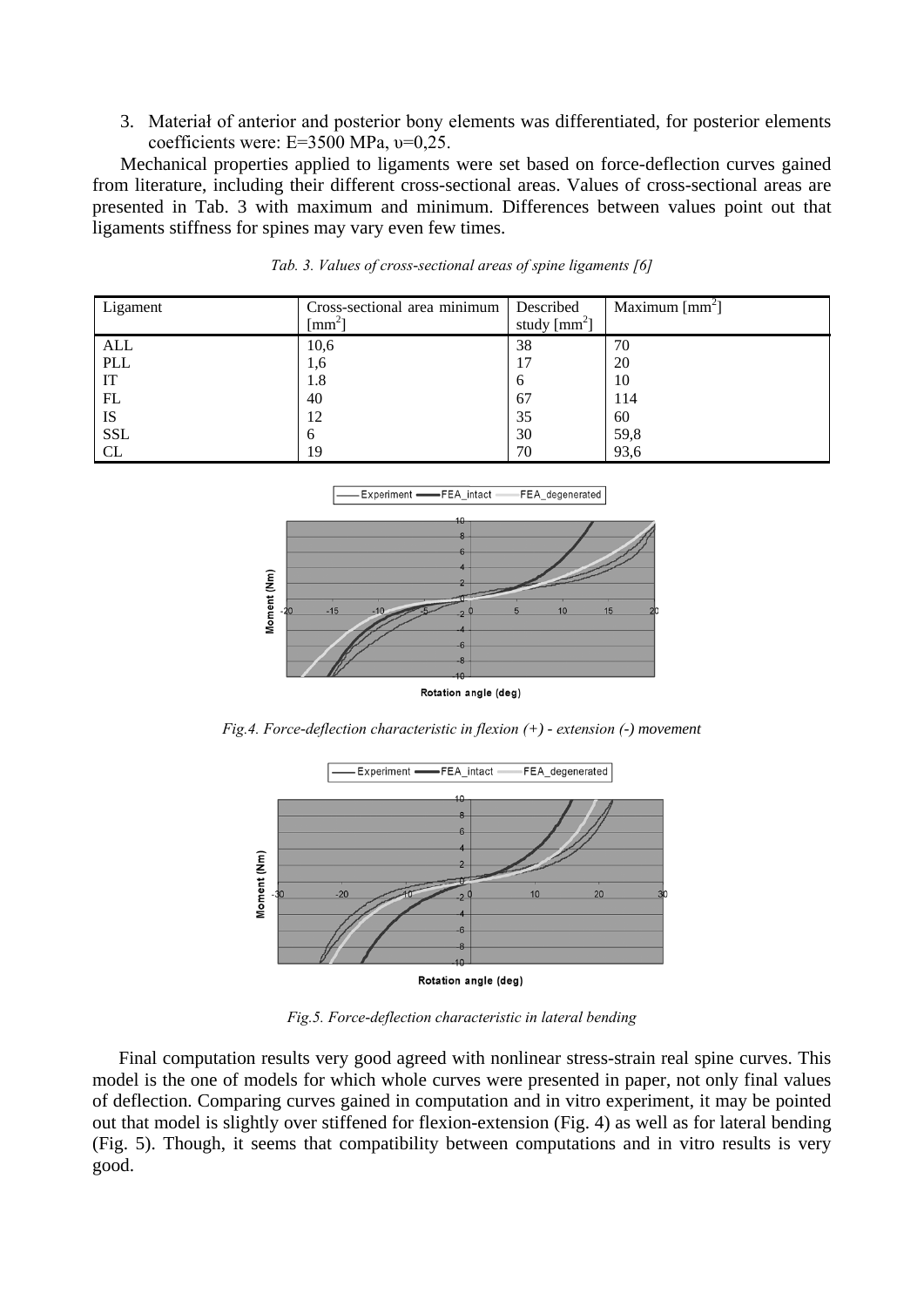### **5. Conclusions**

Models presented above are one of the most advanced and having good compatibility to real spines. For that reason they could be good example for building proprietary model. Many other spine models described in publications exists, some of them mathematically advanced, some relatively simple. Unfortunately information included in this publications are not enough to adopt to build own FEM model. That information often concerns the way geometrical data were gained, rarely describing in details applied material properties. In Tab.4 presented main disadvantages and advantages of models described above.

| Model | Advantages                                                                                                 | Disadvantages                                                 | Suggestions for own model                                                                         |  |
|-------|------------------------------------------------------------------------------------------------------------|---------------------------------------------------------------|---------------------------------------------------------------------------------------------------|--|
|       | very high level of agreement with in<br>vitro, advanced calibration procedure,<br>bone anisotropy included | calibration only for flexion-<br>extension                    | Useful calibration                                                                                |  |
| Н     | validated and compared to many<br>references, high quality of mesh in all<br>segments                      | not included bone anisotropy                                  | algorithms, material<br>coefficients                                                              |  |
| III   | very advanced material model of<br>intervertebral disc, full characteristics<br>included in paper,         | not so good agreement to in vitro<br>data as two other models | valuable force-deflection<br>curves for ligaments,<br>values of cross-sectional<br>areas in paper |  |

#### *Tab.4 Features of described models*

The most important for quality of model are proper material coefficients and characteristics for particular spine structures. For many reasons it is difficult to evaluate if the model is better or worse, but for sure, models in which only linear material models are used, are less accurate. Unfortunately many of old FEM spine models possess only linear material characteristics [7, 8]. Often models consists theoretically nonlinear material properties [9, 10], but their importance is not big enough to achieve nonlinearity of whole model.

For this reason such models can be used only in narrow range of load, in which nonlinearity could be ignored. Value of those models is small for applications in which real conditions have to be simulated, like flexion-extension together with lateral bending and axial rotations in wide range of load. Severe publications do not include full characteristics, only final values of deflection or force, even if model description gives impression that model is very advanced [11, 12].

### **References**

- [1] Shmidt H. i in., *Application of a calibration method provides more realistic results for a finite element model of a lumbar spinal segment*, Clinical Biomechanics, 22, 2007
- [2] Shin D. S., Lee K., Kim D., *Biomechanical study of lumbar spine with dynamic stabilization device using finite element method*, Computer-Aided Design, 39, 2007
- [3] Yaoa J., Turteltaubb S. R., Ducheyne P., *A three-dimensional nonlinear finite element analysis of the mechanical behavior of tissue engineered intervertebral discs under complex loads*, Biomaterials, 27, 2006
- [4] Shirazi-Adl, A., Ahmed, A.M., Shrivastava, S.C., *Mechanical response of a lumbar motion segment in axial torque alone and combined with compression*, Spine, 11, 1986
- [5] Rohlmann A. i in., *Comparison of the effects of bilateral posterior dynamic and rigid fixation devices on the loads in the lumbar spine: a finite element analysis*, Eur Spine J.,16, 2007